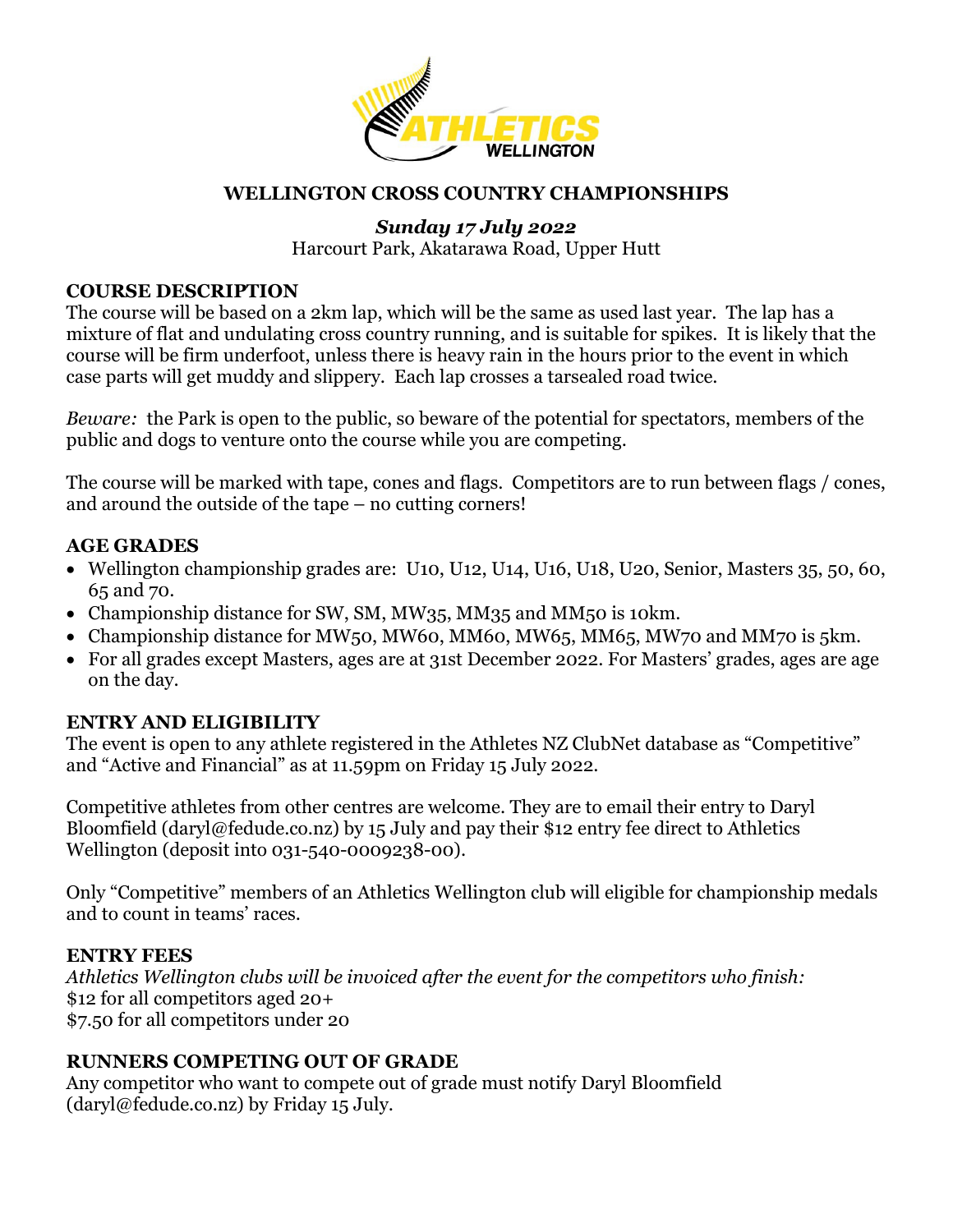# **RACE UNIFORM AND NUMBERS**

All competitors must wear their official club uniform and their Athletics Wellington race bib (as issued for the Dorne Cup and Vosseler Shield) on the front of their uniform.

If you have misplaced / lost your race bib, please see Daryl Bloomfield on race day for a temporary bib (which must be returned after your race).

## **TEAM RACES**

There are team races for each championship grade, except Seniors where the team race will be Open (first 6 from each club in the 10km race to count for the Men, who will compete for the White & Mackay Shield, and first 4 from each club in the 10km race to count for the Women).

**Counting Individuals for teams:** First six from each club to count for Open Men and four for all other grades.

## **MEDALS**

Athletics Wellington championship medals are awarded for the first three registered Wellington athletes in each grade. These medals will be presented at the Soundshell as soon as possible after each race.

|                        | Race            |                                           |
|------------------------|-----------------|-------------------------------------------|
| <b>Race start time</b> | Distance*       | <b>Grades</b>                             |
| 11.00am                | 5km             | Women Under 18                            |
|                        | 5 <sub>km</sub> | Masters Men 60                            |
|                        | 5km             | Masters Men 65                            |
|                        | 5km             | Masters Men 70                            |
|                        | 5 <sub>km</sub> | <b>Masters Women 50</b>                   |
|                        | 5 <sub>km</sub> | <b>Masters Women 60</b>                   |
|                        | 5 <sub>km</sub> | Masters Women 65                          |
|                        | 5km             | <b>Masters Women 70</b>                   |
|                        | 5km             | All other adult grades (non-championship) |
| 11.45am                | 4 <sub>km</sub> | Boys Under 16                             |
|                        | 4km             | Girls Under 16                            |
| 12.10pm                | 6 <sub>km</sub> | Men Under 18                              |
|                        | 6 <sub>km</sub> | Women Under 20                            |
|                        | 8km             | Men Under 20                              |
| 12.50pm                | 1 <sub>km</sub> | Boys Under 10                             |
|                        | 1 <sub>km</sub> | Girls Under 10                            |
| 1.00pm                 | 2km             | Boys Under 12                             |
|                        | 2km             | Girls Under 12                            |
|                        | 2km             | Boys Under 14                             |
|                        | 2km             | Girls Under 14                            |
|                        |                 |                                           |

### **RACE START TIMES AND DISTANCES**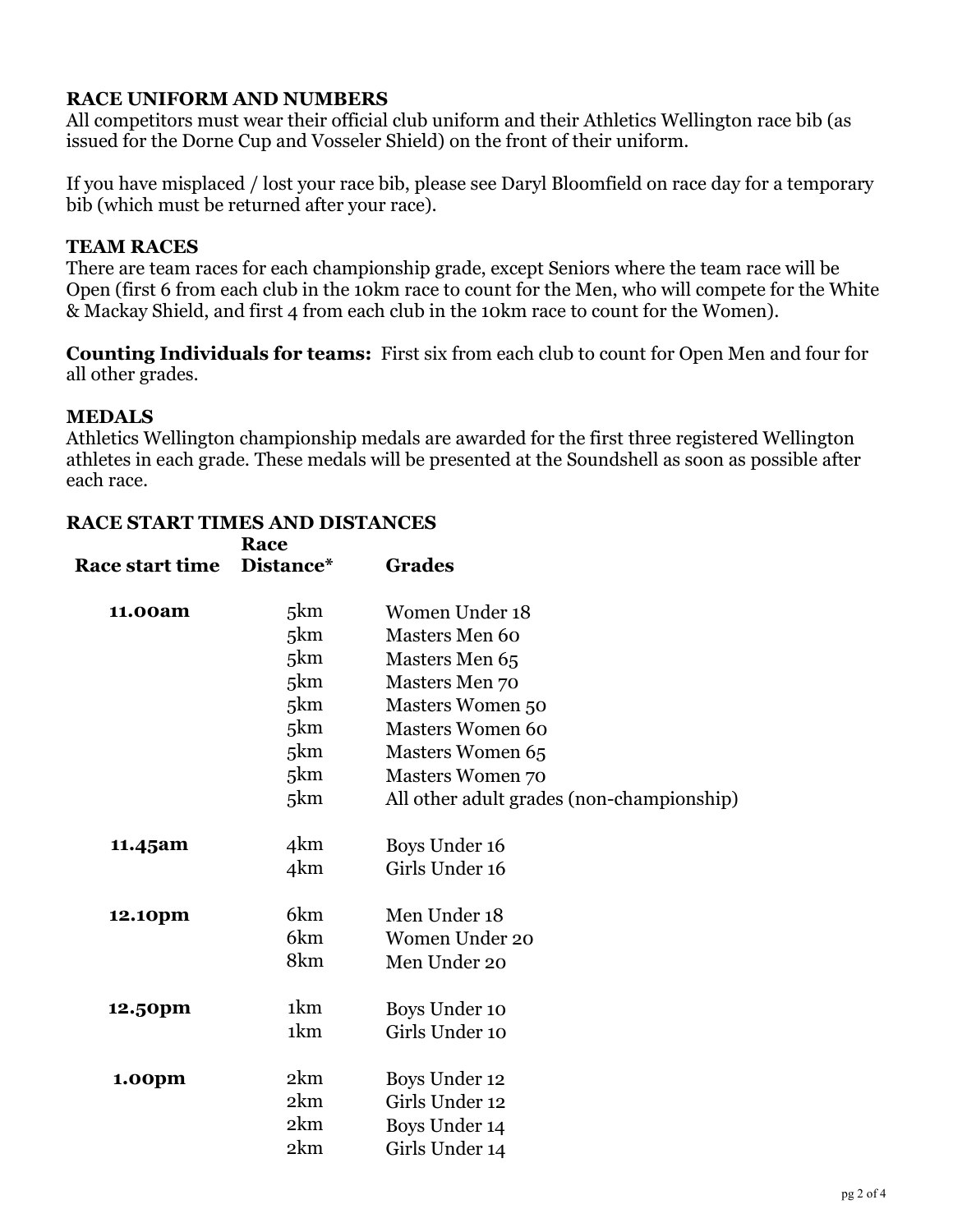| 1.20pm | 10 <sub>km</sub> | Senior Women                              |
|--------|------------------|-------------------------------------------|
|        | 10 <sub>km</sub> | Senior Men                                |
|        | 10 <sub>km</sub> | Masters Men 35                            |
|        | 10 <sub>km</sub> | Masters Men 50                            |
|        | 10 <sub>km</sub> | <b>Masters Women 35</b>                   |
|        | 10 <sub>km</sub> | All other adult grades (non-championship) |

\* The 1km loop will be the first half of the 2km lap The 5km race will do a 1km loop followed by 2 x 2km laps

# **CONTACT DETAILS**

## **Race Director**

Todd Stevens Email: [toddstevens6@gmail.com](mailto:todd.stevens@pwc.com)

## **Entries, timing and results**

Daryl Bloomfield Email: [daryl@fedude.co.nz](mailto:daryl@fedude.co.nz)